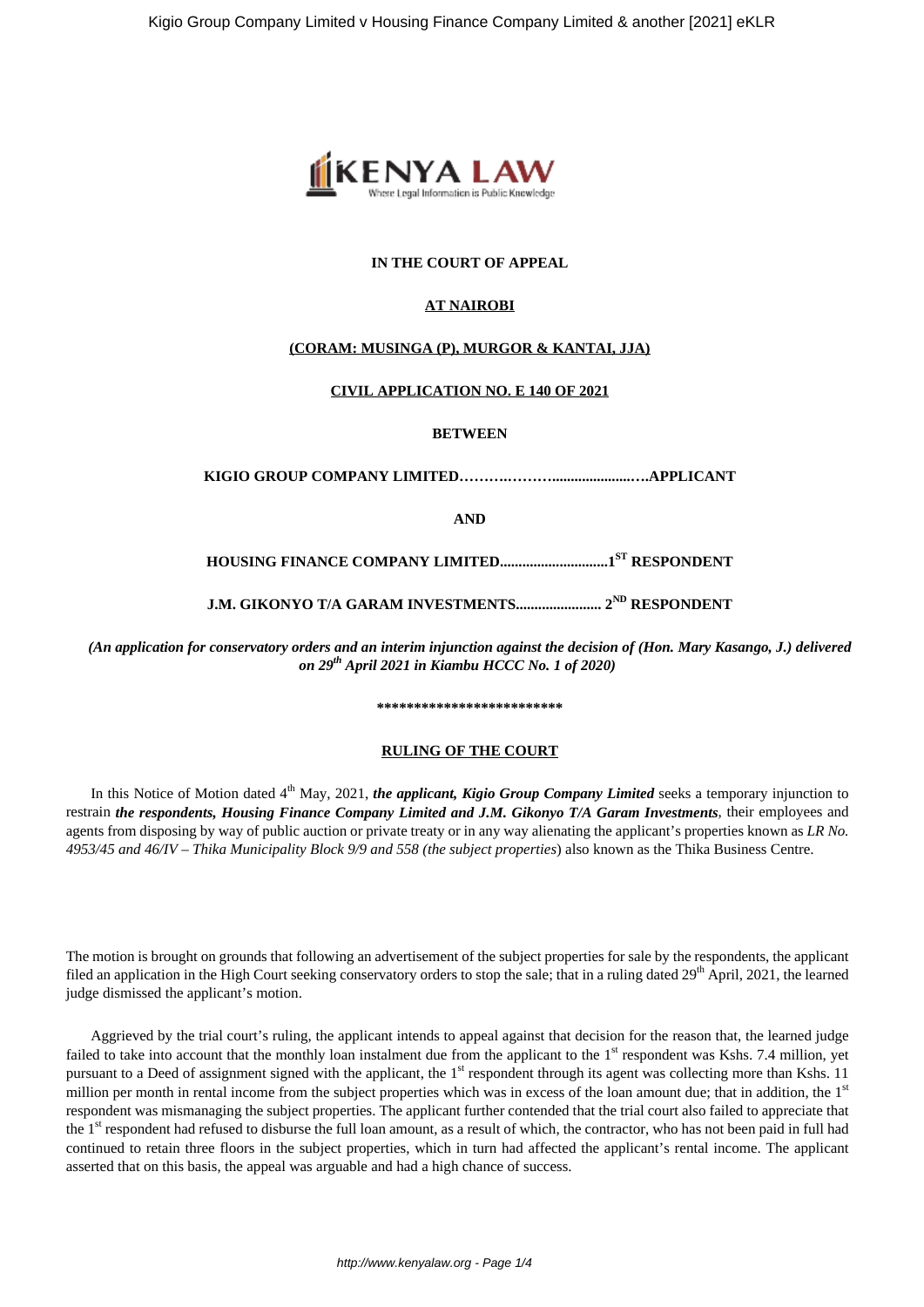### Kigio Group Company Limited v Housing Finance Company Limited & another [2021] eKLR

The motion was supported by the affidavit of *Stanley Njenga Ndegwa* sworn on 4<sup>th</sup> May, 2021 and submissions which reiterated the grounds, save to add that the applicant's shareholders who were above 95 years would be deprived of their life's investment if the subject properties were sold and would suffer irreparable harm and death due "*to lack of medication and food"*, a situation that could not be compensated in damages; that in the interests of justice, this Court should grant the orders sought and stop the public auction which was imminent.

In a replying affidavit sworn by *Regina Kajuju Anyika*, the 1<sup>st</sup> respondent's legal counsel and company secretary on 24<sup>th</sup> May, 2021 and also sworn on behalf of the  $2<sup>nd</sup>$  respondent, it was deponed that by a letter dated  $3<sup>rd</sup>$  December, 2014, the 1<sup>st</sup> respondent agreed to grant the applicant a loan facility of Kshs. 520 million; that the facility was to be secured by a charge over the subject properties; that it was a term of the Loan agreement that disbursement of the loan proceeds would be against the progress of the construction works and upon presentation of certificates. It was also a term of the Loan agreement that the applicant was to contribute Kshs. 143,642 million towards the construction works.

The 1<sup>st</sup> respondent averred that the applicant has since fallen into arrears in the loan repayments, and despite demands, it had failed to repay the outstanding loan amounts that had resulted in the  $1<sup>st</sup>$  respondent issuing a Statutory Notice of sale dated  $24<sup>th</sup>$ March, 2017. After the applicant requested for time to pay, the 1<sup>st</sup> respondent withheld from proceeding with the sale. But when the applicant again failed to pay the sums demanded, the respondents issued another Statutory Notice of Sale dated  $5<sup>th</sup>$  July, 2017, whereupon the subject properties was advertised for sale by Public Auction in the Daily Nation Newspaper to take place on  $22<sup>nd</sup>$ November, 2017. The auction was subsequently suspended after the applicant paid the  $1<sup>st</sup>$  respondent Kshs. 18 million; that thereafter the applicant's instituted *Kigio Group Company Limited vs Housing Finance Company Limited and J.M. Gikonyo T/A Garam Auctioneers, ELC Case No. 833 of 2017* wherein, it obtained a temporary injunction restraining the 1<sup>st</sup> respondent from disposing of the subject properties.

It was further deponed that an out of court settlement was negotiated, that resulted in withdrawal of the applicant's suit in the Environment and Land Court; that subsequently, the parties signed a Deed of assignment of Rental Income dated 15<sup>th</sup> June, 2015, wherein the applicant agreed to assign its rights to the rental income of the subject properties to the  $1<sup>st</sup>$  respondent; that notwithstanding, the terms of the assignment, the 1<sup>st</sup> respondent averred that the applicant had instructed some tenants to pay rent to it directly, with the effect that the applicant remained in default of its repayment obligations; that this caused the 1<sup>st</sup> respondent to issue yet another Statutory Notice of Sale on 1<sup>st</sup> March, 2019 where it demanded payment of Kshs. 28,467,022.48. By this time, the term loan was Kshs. 544,992,344.05.

It was the  $1<sup>st</sup>$  respondent's case that the applicant has failed to pay the sums demanded and instead, sought to obtain a temporary injunction against the respondents which the trial court dismissed; that the applicant does not have an arguable appeal; that the appeal will not be rendered nugatory if this Court were to decline to grant the orders sought. It was asserted that the respondents should be allowed to proceed with the sale of the subject properties, since the applicant could always be compensated by way of damages.

In so far as applications filed under *rule 5 (2) (b)* of this Court's rules are concerned, the threshold requirements to be satisfied as exemplified in the case of *Republic vs Kenya Anti-Corruption Commission & 2 others [2009] eKLR,* are that;

*"The Court exercises unfettered discretion which must be exercised judicially. The applicant needs to satisfy the Court that first, that the appeal or intended appeal is not frivolous, that is to say that it is an arguable appeal. Second, the Court must also be persuaded that were it to dismiss the application for stay and later the appeal or intended appeal succeeds the results or success could be rendered nugatory."*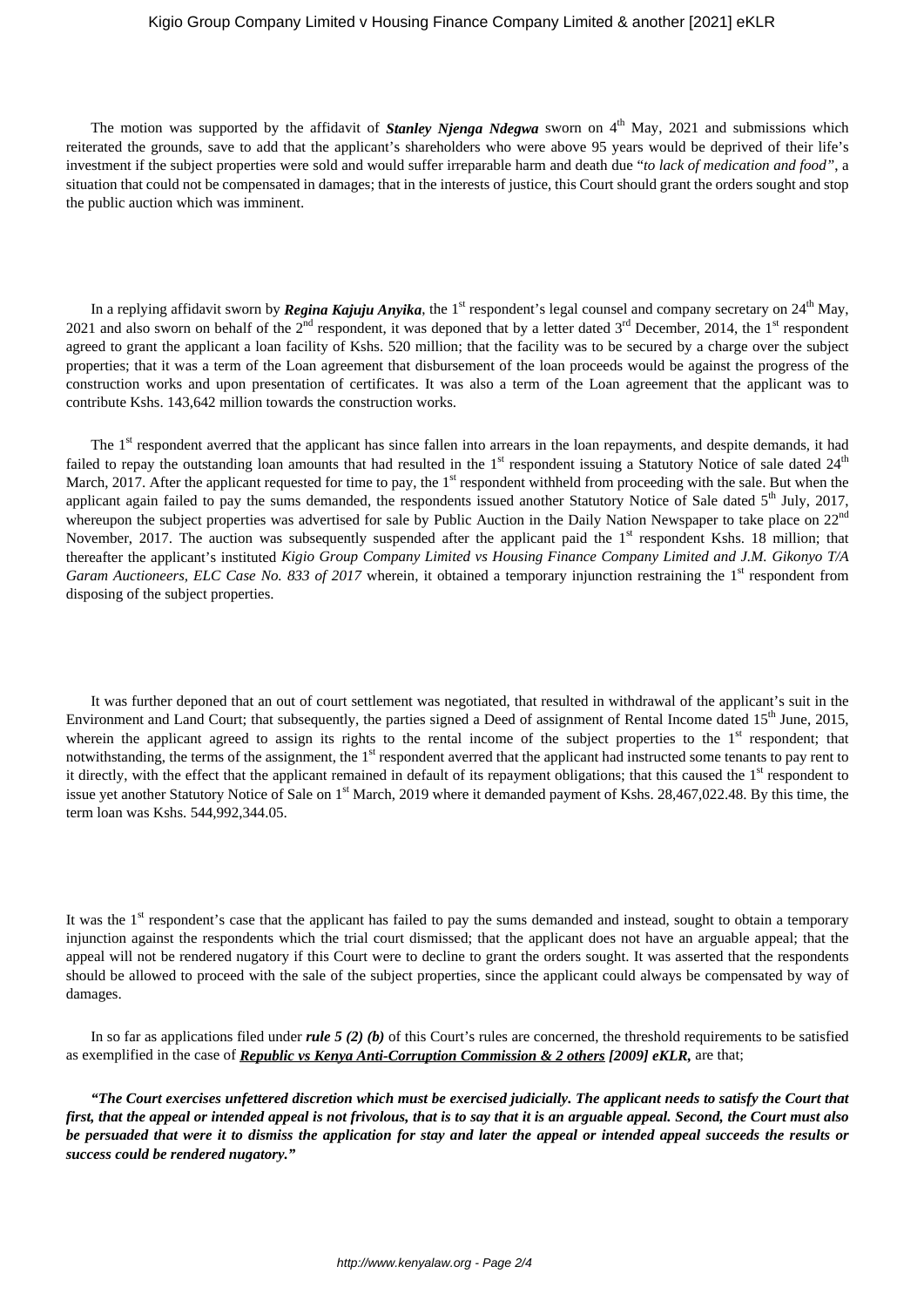# Kigio Group Company Limited v Housing Finance Company Limited & another [2021] eKLR

In considering whether the intended appeal is arguable, the applicant contends that in determining whether or not to grant the injunction sought, the trial court failed to appreciate that the 1<sup>st</sup> respondent, and not the applicant was collecting rents from the subject properties, and that three floors had yet to be handed over by the contractor because the 1<sup>st</sup> respondent failed to disburse the entire loan amount or to pay the building contractor in full; that the 1<sup>st</sup> respondent's actions had severely impacted the quantum of rent collections.

In other words, what the applicants were saying is that the trial court failed to take into account matters that it ought to have taken into account and in so doing, arrived at the wrong decision. See *Shah vs Mbogo [1968] EA, p.15*. If indeed this is the case, we consider this to be an arguable matter worthy of consideration by this Court.

On whether the appeal will be rendered nugatory in the event it were to succeed, it is clear from the replying affidavit, that the respondents are intent on selling the subject properties by public auction. They assert that the applicant can always be compensated in damages were the subject properties to be sold. We think that, there is every possibility that the appeal would be rendered nugatory, since there is the question of rental income that the 1<sup>st</sup> respondent is receiving from the subject properties that remains in contention. Disposal of the subject properties, the substratum of the appeal, from which the rental income is derived and continues to be paid to the 1<sup>st</sup> respondent would effectively place it beyond the reach of this Court, and in so doing, render the appeal nugatory were it to succeed.

Consequently, the applicant having fulfilled the twin conditions precedent for granting of an order under *rule 5(2) (b)* of this Court's rules, the application dated  $4<sup>th</sup>$  May, 2021 succeeds and is hereby allowed.

Costs in the intended appeal.

*Dated and delivered at Nairobi this 23rd day of July, 2021.*

**D.K. MUSINGA (P)**

**………………..……..**

**JUDGE OF APPEAL**

**A.K MURGOR**

**……………..………..**

## **JUDGE OF APPEAL**

**S. ole KANTAI**

**……………….………..**

## **JUDGE OF APPEAL**

I certify that this is a true copy of the original

# **DEPUTY REGISTRAR**